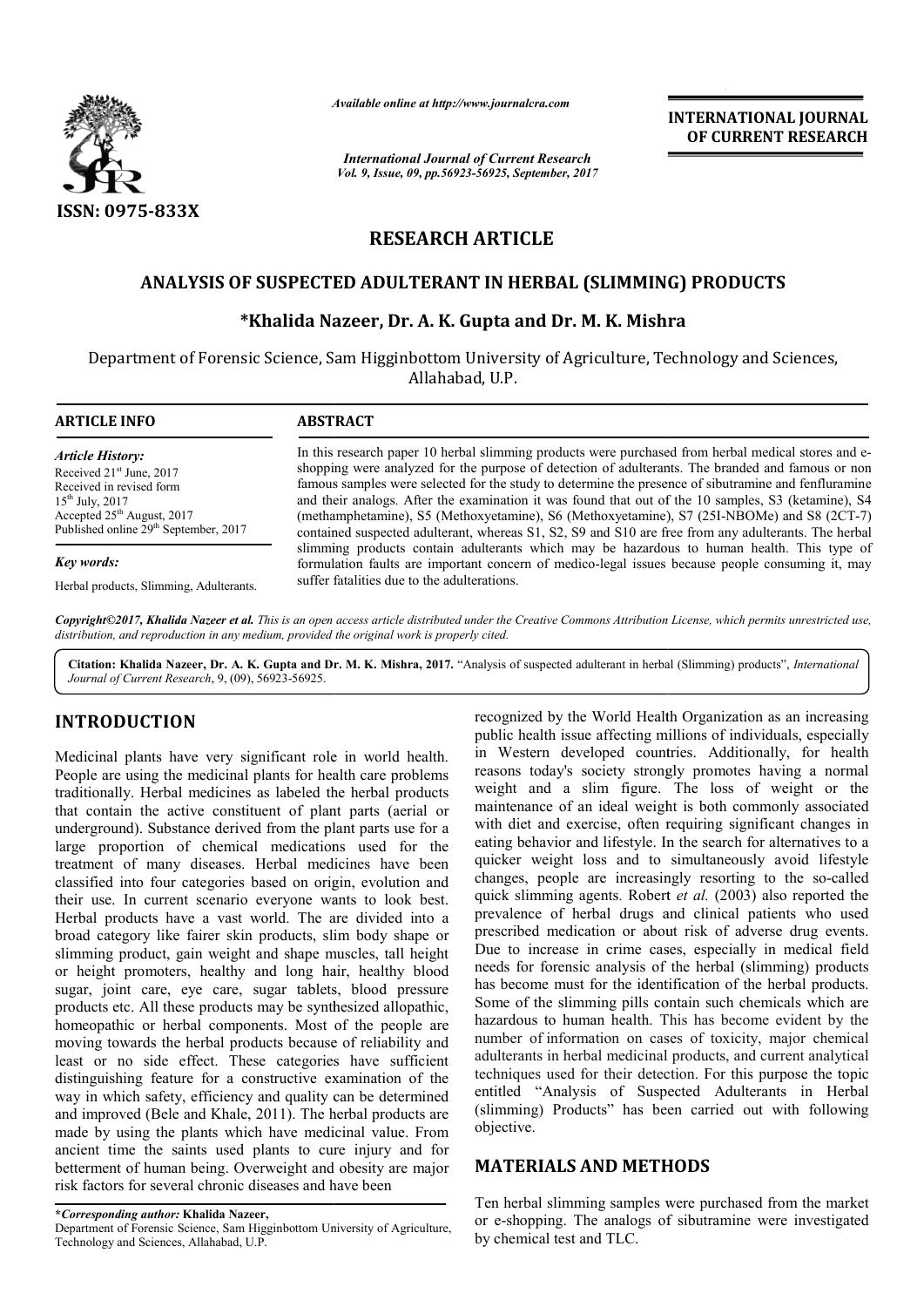### **Extraction method**

1 g of herbal sample (pill) was taken and grinds it with the help of mortar and pestle. Then the sample was rinsed with distilled water and a pinch of MgO was added in it. MgO act as adsorbent which was used to decolorize the sample solution. Then the sample was centrifuged at 8000 rpm for 2-3 minutes. The supernatant was discarded and taken to perform various chemical tests.

### **Chemical Examination**

Two reagents are used for chemical analysis

- 1. Marquis Reagent
- 2. Mandelin Reagent

The reagents were used to analyze the presence of alkaloids or pharma products as an adulterant in the entire 10 sample during chemical examination. Xia *et al*. (2002) also performed chemical analysis of Radix Astragali to detect the chemical constituents present in Radix.

numbered 1, 2, 3....S1, S2, S3....etc. Each sample was individually analyzed by chemical test and TLC respectively. The following result was obtained.

### **Sample (S1)**

In the chemical (color) test the Mandelin reagent gave bluish green color and Marquis reagent showed brown color which indicated the presence of amphetamines. To find the chemical composition. All the 10 samples were individually analyzed by Mandelin and Marquis Reagent during the chemical examination. The result of chemical examination was obtained given in the table. For the TLC of the suspected sample S1 was performed in the Methanol: Ethyl acetate: Ammonium hydroxide (18:10:5) as mobile phase, the suspected sample visualized after spray with 1% ninhydrin solution after it the peak which was observed under UV light and the R*f* value was calculated,0.92 which was not similar to the standard amphetamine (0.61). The TLC was performed for entire 10 samples indifferent mobile phase and it was visualized by spraying reagent and peak was observed under UV light.

| Table 1. The Chemical Examination of the suspected Herbal Slimming Product Samples (S1-S10) |  |
|---------------------------------------------------------------------------------------------|--|
|                                                                                             |  |

| S. No.         | Sample No.      | Chemical Test Mandelin<br>Reagent test(preliminary) | Chemical Test Marquis Reagent<br>test(confirmatory) | Suspected Adulterant | Result   |
|----------------|-----------------|-----------------------------------------------------|-----------------------------------------------------|----------------------|----------|
|                | S1              | blue, green                                         | brown                                               | Amphetamine          | Negative |
|                | S <sub>2</sub>  | olive                                               | purple                                              | Codeine              | Negative |
|                | S3              | orange                                              | Light pink.                                         | Ketamine             | Positive |
|                | S <sub>4</sub>  | dark yellow                                         | Brown                                               | Methamphetamine      | Positive |
|                | S5              | strong yellow                                       | slow pink                                           | Methoxyetamine       | Positive |
| $\mathbf{b}$ . | S <sub>6</sub>  | strong yellow                                       | slow pink                                           | Methoxyetamine       | Positive |
|                | S7              | red                                                 | orange                                              | 25I-NBOMe            | Positive |
| 8.             | S8              | orange                                              | vellow                                              | $2CT-7$              | Positive |
| 9.             | <b>S9</b>       | moderate green                                      | Dark brown.                                         | Acetaminophen        | Negative |
| 10             | S <sub>10</sub> | no change                                           | No change.                                          |                      | Negative |

| $(S1-S10)$ |                 |          |                      |          |  |  |
|------------|-----------------|----------|----------------------|----------|--|--|
| S.No.      | Sample No.      | Rf value | Suspected adulterant | Result   |  |  |
|            | S1              | 0.92     | Amphetamine          | Negative |  |  |
|            | S <sub>2</sub>  | 1.22     | Codeine              | Negative |  |  |
| 3.         | S <sub>3</sub>  | 0.83     | Ketamine             | Positive |  |  |
| 4.         | S4              | 0.56     | Methamphetamine      | Positive |  |  |
| Ć.         | S5              | 0.58     | Methoxyetamine       | Positive |  |  |
| 6.         | S6              | 0.58     | Methoxyetamine       | Positive |  |  |
|            | S7              | 0.59     | 25I-NBOMe            | Positive |  |  |
| 8.         | S8              | 0.41     | $2CT-7$              | Positive |  |  |
| 9.         | S <sub>9</sub>  | 1.12     | Acetaminophen        | Negative |  |  |
| 10.        | S <sub>10</sub> |          |                      | Negative |  |  |

### **Thin Layer Chromatography**

1.5g of sample was dissolved in distilled water / methanol/ acetone. The prepared solution of suspected was putted on the TLC plate and the plate was dipped in ethyl acetate: methanol: ammonium hydroxide (18:10:5).The sample was allowed to run at least for half an hour to 1 hour, and then incubated at room temperature for 30-40 minute. 1% of Ninhydrin solution was sprayed to visualize the peak. Calculate the R*f* values. R*f* value= distance traveled by the solute / distance traveled by solvent. All the 10 samples were analyzed by using different mobile phase and different spray reagents for visualization of peak and R*f* value was calculated.

## **RESULTS**

In this work 10 samples were collected from Herbal medical stores and by e-shopping for the analysis. The samples were

The result has been placed in Table 2. Similar finding have been reported by Mohammad *et al.* (2010) who contributed his work of thin layer chromatography for the analysis of herbal products.

### **Conclusion**

The work entitled "Analysis of Suspected Adulterants in Herbal (Slimming) Products" was carried out. From this research paper it was concluded that color test followed by TLC through Rf value can be successfully for the determination of adulterants present in herbal slimming pills. After the examination of 10 samples it was concluded that S3, S4, S5, S6, S7 and S8 contained suspected adulterant as ketamine, methamphetamine, methoxyetamine, methoxyetamine, 25I-NBOMe and2CT-7 respectively but S1, S2, S9 and S10 gave positive result during Chemical